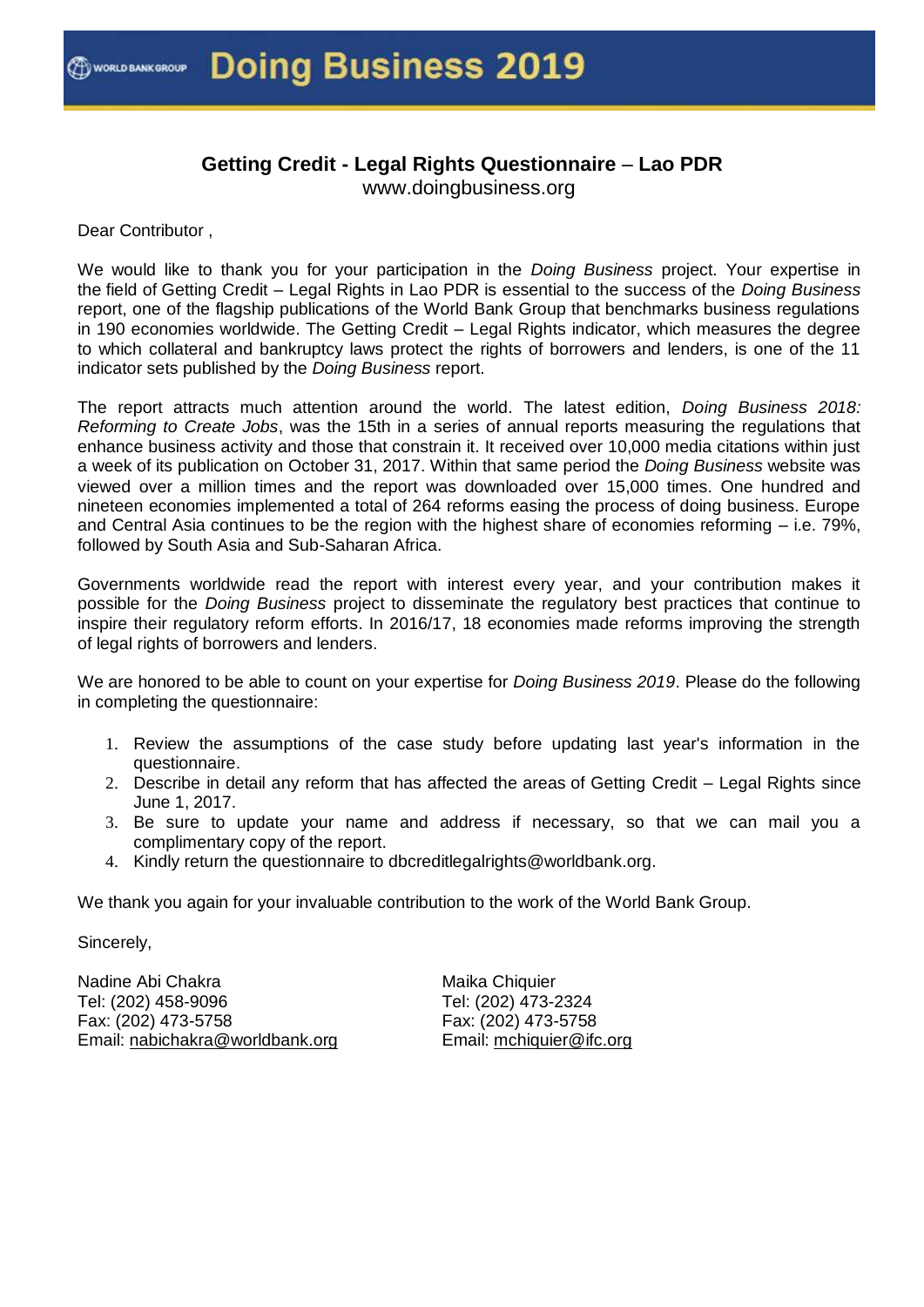#### **Primary Contributor Information:** Please check the box next to information you **do not** want us to **publish**.

|                            | <b>Name</b>                                    |                 |  |  |  |
|----------------------------|------------------------------------------------|-----------------|--|--|--|
|                            | Title (Mr., Ms., Dr.)                          |                 |  |  |  |
| Do not publish $\Box$      | <b>First Name</b>                              | Contributor     |  |  |  |
|                            | Last Name                                      |                 |  |  |  |
| <b>Never Published</b>     | Position (e.g. manager,<br>associate, partner) |                 |  |  |  |
|                            | Profession (e.g. judge,<br>lawyer, architect)  |                 |  |  |  |
|                            |                                                |                 |  |  |  |
|                            | <b>Contact details</b>                         |                 |  |  |  |
| Do not publish $\square$   | Firm name                                      |                 |  |  |  |
|                            | Website                                        |                 |  |  |  |
| Do not publish $\boxtimes$ | E-mail address                                 |                 |  |  |  |
| Do not publish $\Box$      | Phone                                          |                 |  |  |  |
| <b>Never Published</b>     | Fax                                            |                 |  |  |  |
|                            | Mobile phone                                   |                 |  |  |  |
| Do not publish __          | <b>Firm Address</b>                            |                 |  |  |  |
| <b>Street</b>              |                                                | P.O. Box        |  |  |  |
| City                       |                                                | State/ Province |  |  |  |
| Zip/Postal code            |                                                | Country         |  |  |  |
|                            |                                                |                 |  |  |  |

**Additional Contributor(s):** If there are more people whom you would like us to acknowledge, kindly send us an email.

| <b>Name</b>                            | <b>Occupation</b>                    | Email | <b>Phone</b>        | <b>Address</b>                                 |
|----------------------------------------|--------------------------------------|-------|---------------------|------------------------------------------------|
| [title]<br>[first name]<br>[last name] | [firm]<br>[position]<br>[profession] |       | [phone]<br>[mobile] | [street]<br>[state/province]<br>[city/country] |
| [title]<br>[first name]<br>[last name] | [firm]<br>[position]<br>[profession] |       | [phone]<br>[mobile] | [street]<br>[state/province]<br>[city/country] |
| [title]<br>[first name]<br>[last name] | [firm]<br>[position]<br>[profession] |       | [phone]<br>[mobile] | [street]<br>[state/province]<br>[city/country] |

Paperless Option for Complimentary Report and Certificate

Last year contributors saved nearly half a million pieces of paper by selecting the paperless report option. We welcome you to join us in conserving resources:

Please e-mail me an electronic copy of the report and my certificate of appreciation, rather than mailing me a paper copy.

**Referrals:** Please help us expand our list of contributors by referring us to other experts in the private or public sector (lawyers, notaries, public officials or any expert on this field) who can respond to the questionnaire.

| First name | Last name | Position | $F$ irm | \ddress | Phone | E-mail |  |
|------------|-----------|----------|---------|---------|-------|--------|--|
|            |           |          |         |         |       |        |  |
|            |           |          |         |         |       |        |  |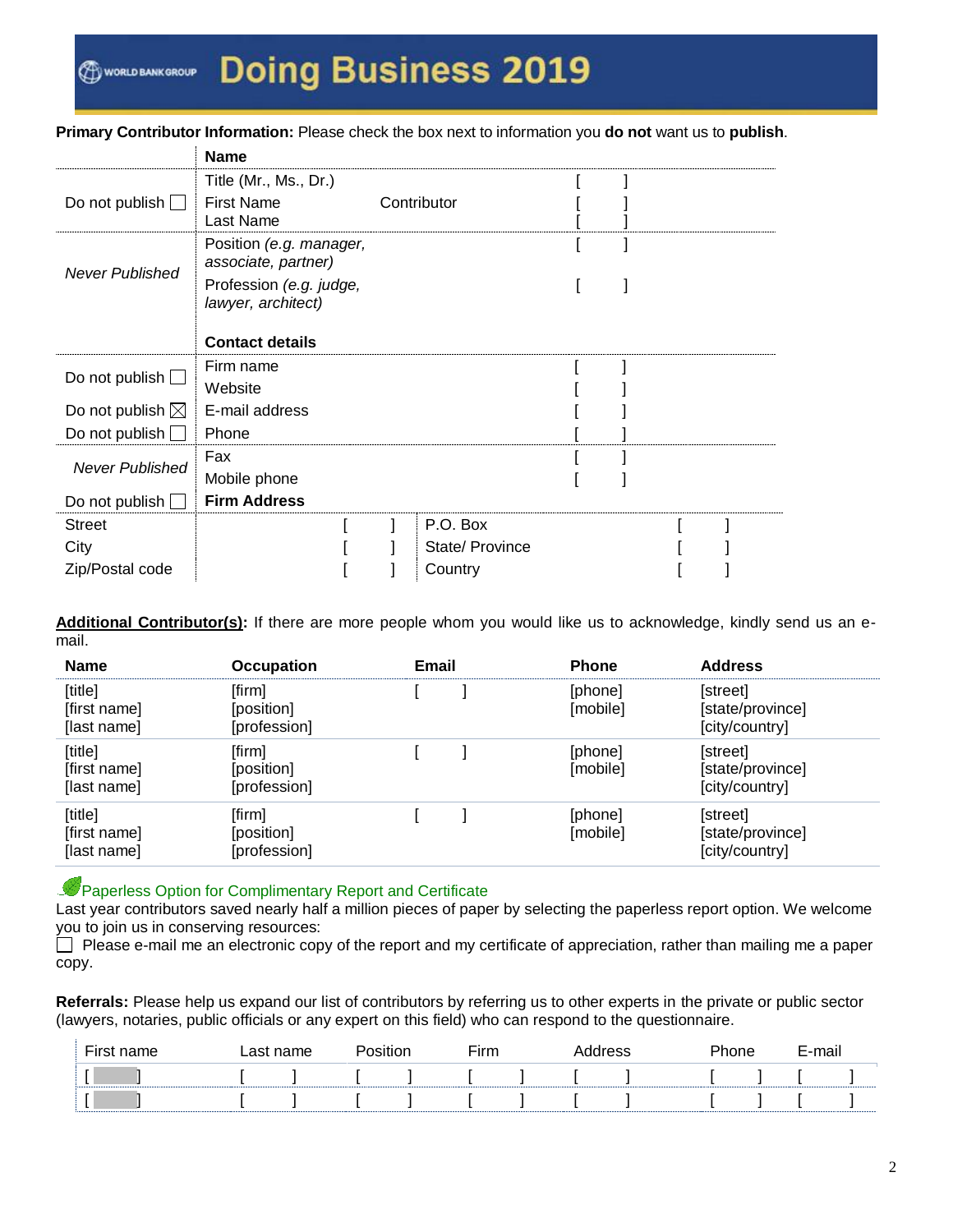#### **The Getting Credit - Legal Rights indicator measures the legal framework for secured transactions by examining whether collateral and bankruptcy laws for movable assets facilitate lending.**

# **Section 1. Reform Updates**

**a. Have there been any reforms or amendments of secured transactions law(s) or regulations in your economy between June 1, 2017 and now?** (Please describe in detail, including the date of adoption, the date of official publication in the official gazette if this is required, and the date of entry into force. We would greatly appreciate it if you could also send us an electronic copy of the law.)

**b. Are you aware of any plans to change the secured transactions and insolvency law(s) by May 1, 2018, or in the near future?** (Please describe in detail, providing dates when possible.)

# **Section 2. Secured Transactions System**

#### **Integrated and functional approach to secured transactions**

(Secured transactions are here understood as all transactions that create a right in any type of asset meant to secure the performance of an obligation. For the purposes of our study, the focus is on non-possessory security interests, fiduciary transfer of title, financial leases, assignment of receivables, and sales with reservation of title.

#### **1. FIDUCIARY TRANSFER OF TITLE**

**Fiduciary transfer of title** means a transfer of ownership for security purposes until the debt is extinguished. The debtor may retain possession of the assets. *Example: Company/individual "A" transfers the title of machine "B" to bank "C" as security for the loan and expects to retrieve ownership following payment of the debt.*

| 1.1 Is there a regulation that covers<br>fiduciary transfer of title? If yes,<br>please provide the name.                                                       | Last year: The Secured Transaction Law (2005) and its Implementing<br>Decree (2011); as well as general provisions under the Contract and<br>Tort Law<br>-Click to Select-                                                                                                                                                                                                                                                                                                                                                                                                                                                                                                                                                                                             |
|-----------------------------------------------------------------------------------------------------------------------------------------------------------------|------------------------------------------------------------------------------------------------------------------------------------------------------------------------------------------------------------------------------------------------------------------------------------------------------------------------------------------------------------------------------------------------------------------------------------------------------------------------------------------------------------------------------------------------------------------------------------------------------------------------------------------------------------------------------------------------------------------------------------------------------------------------|
| 1.2 Do fiduciary transfers of title<br>have to be registered to be<br>enforceable against third parties? If<br>yes, please specify the name of the<br>registry. | Last year: Registration is done at the Notary office to make it<br>enforceable and accepted at court. Notary office at ministry of justice.<br>Then we register it with the state assets management department. For<br>any agreement that relates to security of movable assets, we have to<br>register online with the MOF (to obtain priority over the secured assets).<br>According to the law, it is not clear what the result of not notarizing the<br>transfer is. But in order to be able to use it at court, we need to notarize<br>the contract first before going to the ministry of finance to register.<br>Usually if the contract is not notarized, the MOF (state asset<br>management department) will not accept to register them.<br>-Click to Select- |

# **2. FINANCIAL LEASE AGREEMENTS**

**Financial lease agreement** means an agreement where the lessor receives payments to cover its ownership costs. *Example: Company/individual "A" agrees to lease machine "B" from company "C". The lease agreement guarantees the use of the vehicle and guarantees that "C" receives regular payments from "A" for a specified period of time. Both "A" and "C" must uphold the terms of the contract for the lease to remain valid.*

**2.1 Is there a regulation that covers financial lease agreements? If yes,**  *Last year: The Decree on Financial Leasing , No 11/PM (1999) ; and general provisions under the Contract and Tort Law*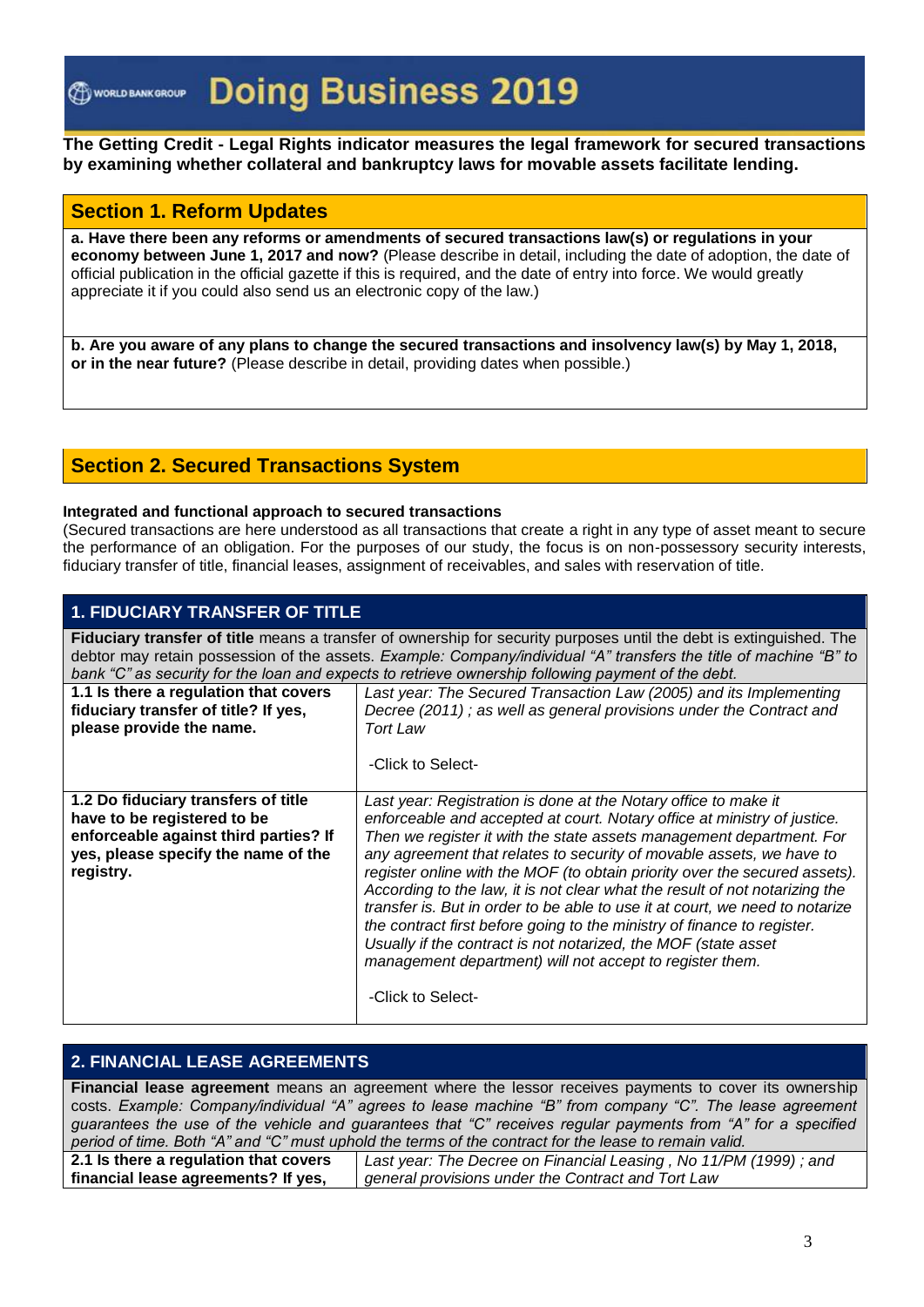#### WORLD BANK GROUP

# **Doing Business 2019**

| please provide the name.                                                                                                                         | -Click to Select-                                                                                                                                                                                                                                                                                                                                                                                                                                                                                                                                                                                                                                                                                                                                                                                                                                                                                             |
|--------------------------------------------------------------------------------------------------------------------------------------------------|---------------------------------------------------------------------------------------------------------------------------------------------------------------------------------------------------------------------------------------------------------------------------------------------------------------------------------------------------------------------------------------------------------------------------------------------------------------------------------------------------------------------------------------------------------------------------------------------------------------------------------------------------------------------------------------------------------------------------------------------------------------------------------------------------------------------------------------------------------------------------------------------------------------|
| 2.2 Do financial leases have to be<br>registered to be enforceable against<br>third parties? If yes, please specify<br>the name of the registry. | Last year: Yes, registration is done at the Notary office to make it<br>enforceable and accepted at court. The Notary office is at the Ministry<br>of Justice. Then we register it with the state assets management<br>department. For any agreement that relates to security of movable<br>assets, we have to register online with the MOF (to obtain priority over<br>the secured assets). According to the law, it is not clear what the result<br>of not notarizing the transfer is. But in order to be able to use it at court,<br>we need to notarize the contract first before going to the ministry of<br>finance to register. Usually if the contract is not notarized, the MOF<br>(state asset management department) will not accept to register them -<br>pursuant to the the Decree on Financial Leasing, No 11/PM (1999) and<br>the Decree on Document Registration (1993)<br>-Click to Select- |

# **3. ASSIGNMENT OF RECEIVABLES AND OUTRIGHT TRANSFER OF RECEIVABLES**

**Assignment of receivables** means the creation of a security right in a receivable that secures the performance of an obligation. Although outright transfers of receivables are transfers not intended to secure an obligation, for convenience of reference the term is included in the assignment of receivables. *Example: Company/individual "A" assigns its accounts receivable "B" to lending company "C" in return for a loan. Company "C" gets the right to collect the receivables if "A" fails to repay the loan in time.*

| 3.1 Is there a regulation that covers                                                                                                                                                                                                              | Last year: The Secured Transaction Law No. 06/NA (2005) and its                                                                                                                                                                                                                                                                                                                                                                                                                                                                                                                                                                                                                                                                                                                                                                                             |
|----------------------------------------------------------------------------------------------------------------------------------------------------------------------------------------------------------------------------------------------------|-------------------------------------------------------------------------------------------------------------------------------------------------------------------------------------------------------------------------------------------------------------------------------------------------------------------------------------------------------------------------------------------------------------------------------------------------------------------------------------------------------------------------------------------------------------------------------------------------------------------------------------------------------------------------------------------------------------------------------------------------------------------------------------------------------------------------------------------------------------|
| assignment of receivables and                                                                                                                                                                                                                      | Implementing Decree No. 178/PM (June 2011);                                                                                                                                                                                                                                                                                                                                                                                                                                                                                                                                                                                                                                                                                                                                                                                                                 |
| outright transfer of receivables? If                                                                                                                                                                                                               | as well as general provisions under the Contract and Tort Law                                                                                                                                                                                                                                                                                                                                                                                                                                                                                                                                                                                                                                                                                                                                                                                               |
| yes, please provide the name.                                                                                                                                                                                                                      | -Click to Select-                                                                                                                                                                                                                                                                                                                                                                                                                                                                                                                                                                                                                                                                                                                                                                                                                                           |
| 3.2 Do assignments of receivables<br>and outright transfers of receivables<br>have to be registered to be<br>enforceable against third parties? If<br>yes, please specify the steps of the<br>notification process or the name of<br>the registry. | Last year: Yes, registration is done at the Notary office to make it<br>enforceable and accepted at court. Notary office is at the Ministry of<br>Justice. Then we register it with the state assets management<br>department. For any agreement that relates to security of movable<br>assets, we have to register online with the MOF (to obtain priority over<br>the secured assets). According to the law, it is not clear what the result<br>of not notarizing the transfer is. But in order to be able to use it at court,<br>we need to notarize the contract first before going to the ministry of<br>finance to register. Usually if the contract is not notarized, the MOF<br>(state asset management department) will not accept to register them.<br>This is as per the Secured Transaction Law No. 06/NA, Art. 31. (2005)<br>-Click to Select- |

#### **4. RETENTION OF TITLE SALES**

**Retention of title sale** means the sale of goods where the title to the goods remains vested in the seller until certain obligations (usually payment of the purchase price) are fulfilled by the buyer. *Example: The title of inventory remains vested with seller "A" until the purchase price has been paid in full by buyer company/individual "B".*

| Last year: Article 41 of the Contract and Tort Law and the Secured |
|--------------------------------------------------------------------|
| Transaction Law No. 06/NA dated 20 May 2005, Section II            |
| -Click to Select-                                                  |
|                                                                    |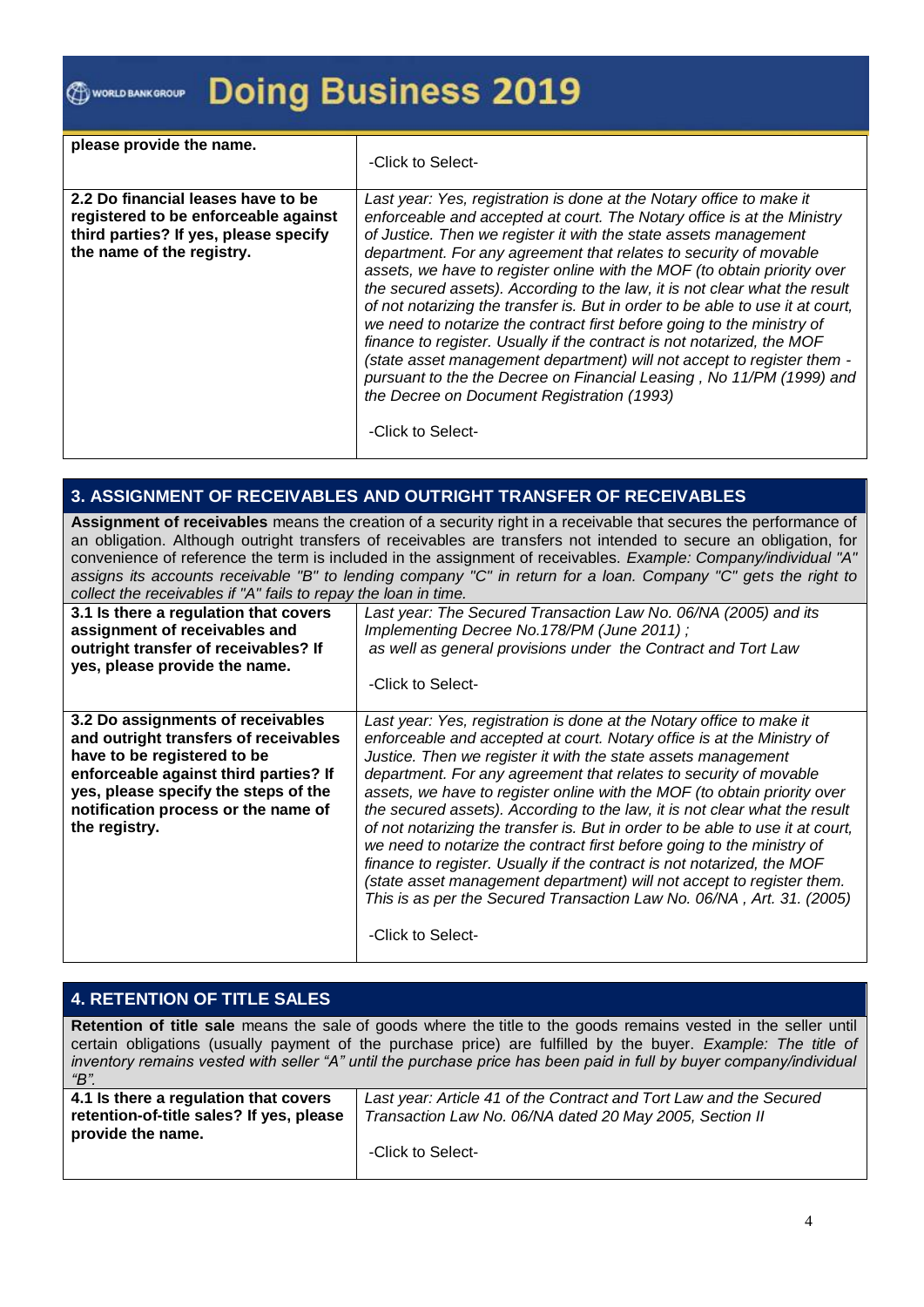#### **Doing Business 2019** WORLD BANK GROUP

**4.2 Do retention-of-title sales have to be registered to be enforceable against third parties? If yes, please specify the name of the registry.**

Last year: Yes, retention-of-title sales have to be registered with the *Ministry of Finance*

-Click to Select-

### **5. INCORPORATED AND NON-INCORPORATED DEBTORS**

This section of the questionnaire focuses on the **secured transactions system** as a whole in reference to both incorporated and non-incorporated entities. (Debtors that are incorporated entities are understood as separate legal entities incorporated through a registration process established through legislation. Non-incorporated entities are considered non-registered partnerships, sole proprietorships, and individuals).

**Are different rules and regulations applied if the debtor is an incorporated or non-incorporated entity? If yes, please indicate which of the above functional equivalents are affected, what are the differences, and what is the legal basis.**

-Click to Select-

# **Section 3 Case Study Assumptions**

#### **ABC (the Debtor):**

- 1. Is a Private Limited Liability Company. The company has 50–100 employees and is an incorporated entity.
- 2. Is 100% domestically owned.
- 3. Has its registered office and only operates in Vientiane.

#### **BizBank (the Creditor):**

Is a commercial bank that is 100% domestically owned.

| <b>SCENARIOS</b><br>Note: Please consider Scenario A or B (as indicated) when completing Section 4 of the questionnaire.                                                                                                                                    |                                                                                                                                                                                                                                                     |  |  |  |
|-------------------------------------------------------------------------------------------------------------------------------------------------------------------------------------------------------------------------------------------------------------|-----------------------------------------------------------------------------------------------------------------------------------------------------------------------------------------------------------------------------------------------------|--|--|--|
| Scenario A: Security interest in ONE<br><b>CATEGORY of movable assets</b>                                                                                                                                                                                   | Scenario B: Security interest in the<br>company's COMBINED movable assets                                                                                                                                                                           |  |  |  |
| As collateral for a loan ABC grants BizBank a<br>$\bullet$<br>non-possessory security interest in one<br>category of revolving movable assets, for<br>example its accounts receivable or inventory.<br>ABC keeps ownership and possession of the<br>assets. | ABC grants BizBank a business charge,<br>$\bullet$<br>enterprise charge, floating charge, or any other<br>charge that gives a security interest over<br>ABC's combined assets.<br>ABC keeps ownership and possession of the<br>$\bullet$<br>assets. |  |  |  |

# **Section 4 Non-possessory Security Interests**

In this section, please base your answers on non-possessory security interests in movable property – or, if these are not allowed in your economy, on fiduciary transfer-of-title arrangements.

# **1. SCENARIO A: SECURITY INTEREST IN ONE CATEGORY OF MOVABLE ASSETS**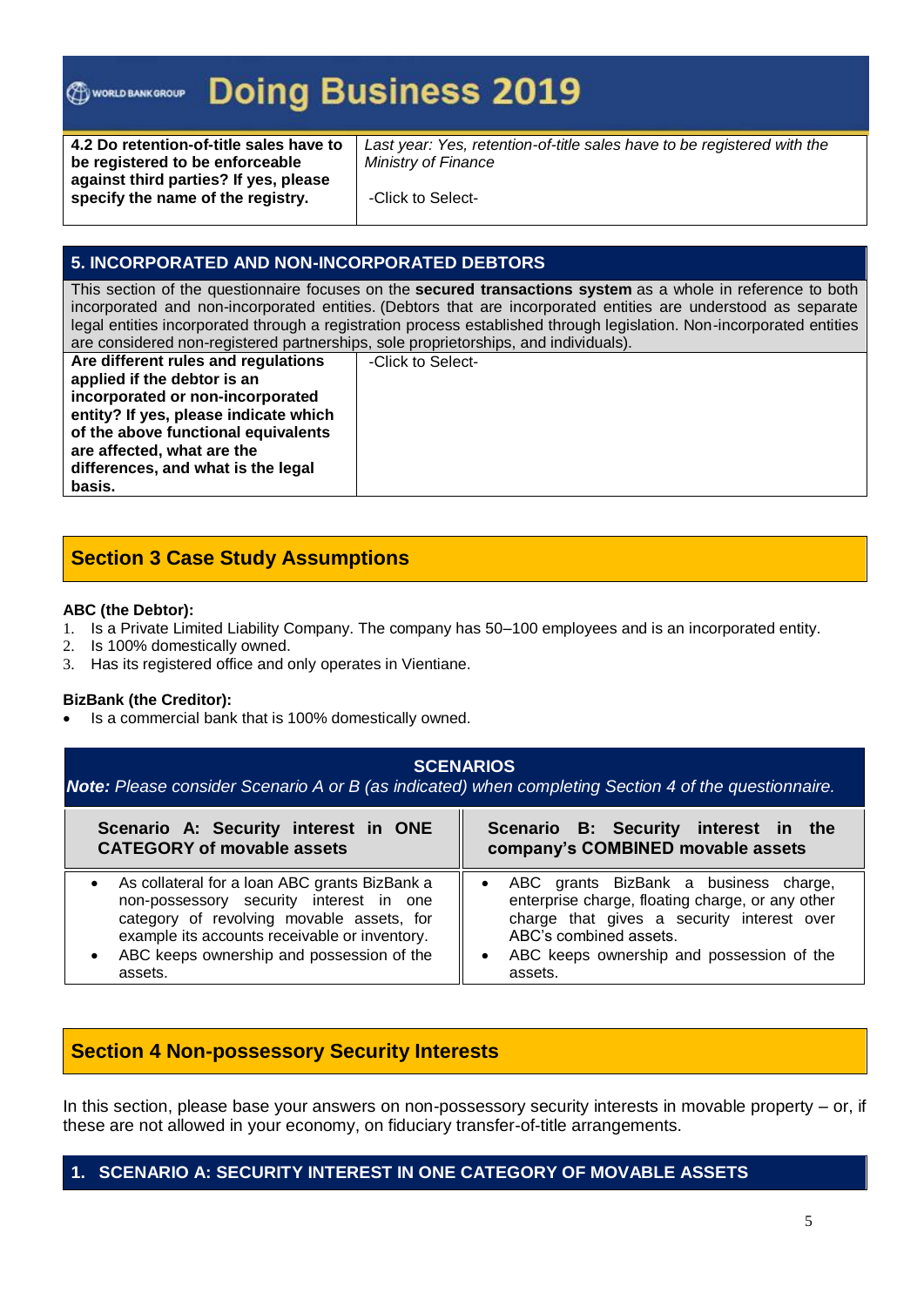#### **1.1 Security interest over only accounts receivable a. Can ABC (the Debtor) grant BizBank (the Secured Creditor) a nonpossessory security interest over only its accounts receivable or the outstanding debts owed to ABC by third parties** *(e.g., the amounts that ABC expects to receive from third-party buyers for goods or services that ABC sold to them)***?** *Last year: Yes* -Click to Select**b. According to the law, can the accounts receivable or outstanding debts be described in general terms both in the security agreement and when the security interest is registered, or do they need to be specified with particularity** *(e.g., "all accounts receivable")***?**  *Last year: No No. Movable properties which are secured must be adequately described in the security agreement. (Article 18, Secured Transactions Law) The parties must agree on and specify its characteristics and the assessment of its value in the security agreement.* -Click to Select-**1.2. Security interest over only inventory a. Can ABC (the Debtor) grant BizBank (the Secured Creditor) a nonpossessory security interest over only its inventory?** *Last year: Yes* -Click to Select**b. Are there any major restrictions or requirements prescribed by law when using inventory as security?** *(e.g., preserving the stipulated value of inventory, specifically describing the storage location, updating lists) Last year: No There are no additional restrictions or requirements for such assets over those in Article 18. Note that the Law states at Article 17 that "detailed regulations on the inventory in a warehouse will be issued", but no such regulations have issue.* -Click to Select**c. According to the law, can the inventory be described in general terms both in the security agreement and when the security interest is registered?** *(e.g., "all laptop inventories" rather than "PXS laptop, serial number 3278632, metal-colored, 14-inch screen") Last year: No No. Movable properties which are secured must be adequately described in the security agreement. (Article 18, Secured Transactions Law) The parties must agree on and specify its characteristics and the assessment of its value in the security agreement. We have to bring the numbers of the machines and list them for example.* -Click to Select-**1.3 Security interest over only tangible movable property**

| a. Can ABC (the Debtor) grant<br><b>BizBank (the Secured Creditor) a non-</b>                                                       | Last year: Yes                                                         |
|-------------------------------------------------------------------------------------------------------------------------------------|------------------------------------------------------------------------|
| possessory security interest over<br>only its tangible movable property?<br>(e.g., machinery, furniture, livestock,<br>crops, etc.) | -Click to Select-                                                      |
| b. According to the law, can tangible                                                                                               | Last year: No                                                          |
| movable property be described in                                                                                                    | No. Movable properties which are secured must be adequately            |
| general terms both in the security                                                                                                  | described in the security agreement. (Article 18, Secured Transactions |
| agreement and when the security                                                                                                     | Law) The parties must agree on and specify its characteristics and the |
| interest is registered? (e.g., "300 head                                                                                            | assessment of its value in the security agreement.                     |
| of Hereford cattle" rather than "Roger                                                                                              |                                                                        |
| Prime Blue Ribbon Hereford bull, tattoo                                                                                             | -Click to Select-                                                      |
| #125, breeding registry #456")                                                                                                      |                                                                        |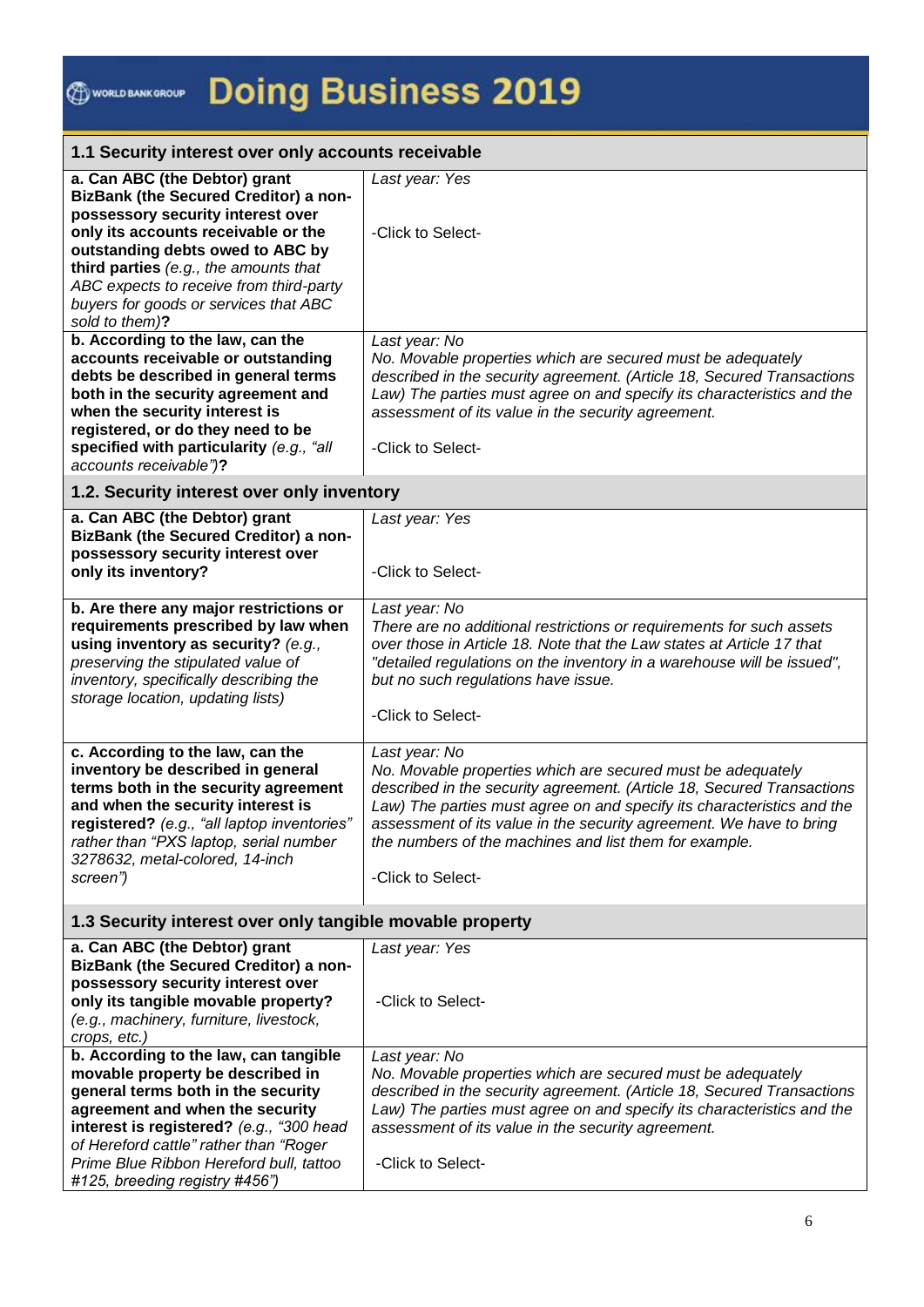|  |  | 2. SCENARIO B: SECURITY INTERESTS IN A COMBINED CATEGORY OF MOVABLE ASSETS |
|--|--|----------------------------------------------------------------------------|
|  |  |                                                                            |

| 2.1 According to the law, can ABC            | Last year: Yes                                                          |
|----------------------------------------------|-------------------------------------------------------------------------|
| (the Debtor) grant BizBank (the              | Yes, article 11                                                         |
| <b>Secured Creditor) a security interest</b> |                                                                         |
| in a combined category of assets             | -Click to Select-                                                       |
| (e.g., a floating charge or an enterprise    |                                                                         |
| $charge$ ?                                   |                                                                         |
| 2.2 According to the law, is there a         | Last year: No                                                           |
| limitation on the assets that can be         | Security on movable assets is a pledge, which is a guarantee of         |
| included in this security interest?          | repayment of a debt by movable property, including tangible property.   |
| (e.g., collateral is accessory to a          | (Article 10, Secured Transactions Law) Security over movable assets     |
| mortgage, specific description of location   | includes 5 main types: (i) pledge of material items; (ii) pledge of     |
| of movables, updating of lists of            | documents, such as documents certifying right of ownership, share       |
| collateral upon change, limit in value)      | certificates, bonds; (iii) pledge of goods in a warehouse, pledge of    |
|                                              | intangible assets including shares in a company, intellectual property, |
|                                              | bank savings accounts, contractual rights, receivables, benefits under  |
|                                              | any approval, permission or right to conduct business operations; and   |
|                                              | (iv) pledge over assets or gains from any project or activity that are  |
|                                              | guaranteed to occur in the future.                                      |
|                                              |                                                                         |
|                                              | -Click to Select-                                                       |
| 2.3 According to the law, can this           | Last year: Yes                                                          |
| collateral be described in general           | While Article 18 of the Secured Transactions Law provides that          |
| terms both in the security agreement         | movable property pledged must be adequately described, and both         |
| and when the security interest is            | parties must agree on and specify its characteristics and the           |
| registered? (e.g., "all combined assets      | assessment of its value in the security contract, Article 11 of the     |
| of the enterprise")                          | Secured Transactions Law permits a pledge over future assets or         |
|                                              | gains from any project or activity. Future assets or gains are          |
|                                              | impossible to describe in specific terms. Therefore, we believe that a  |
|                                              | general description of the security, accurate as of a specific point in |
|                                              | time, fulfills the requirement under Article 18 that movable property   |
|                                              | pledged be adequately described.                                        |
|                                              |                                                                         |
|                                              |                                                                         |
|                                              | -Click to Select-                                                       |

**3. CAN ABC (THE DEBTOR) USE THE FOLLOWING MOVABLE ASSETS TO SECURE A LOAN?**

#### **3.1 Future assets and after acquired property as security interests**

**original collateral? Does it apply to Scenarios A and B?** *(e.g., if the* 

| Can ABC (the Debtor) use the                  | Last year: Yes                                                       |
|-----------------------------------------------|----------------------------------------------------------------------|
| following movable assets to secure a          | Only future assets or gains which are certain may secure a loan.     |
| loan: future assets (e.g., ABC knows          | (Article 11, Secured Transactions Law) After-acquired property which |
| that it will receive a fleet of trucks in the | are not certain to be acquired cannot secure a loan.                 |
| future and uses them as collateral) and       |                                                                      |
| after-acquired property (e.g., property       | -Click to Select-                                                    |
| that it has not yet acquired and that it      |                                                                      |
| may never acquire, or present and             |                                                                      |
| future inventory)?                            |                                                                      |

| 3.2 Automatic extension of the security interest to products, proceeds and replacements |                                                                           |
|-----------------------------------------------------------------------------------------|---------------------------------------------------------------------------|
| By law, does the security interest                                                      | Last vear: No                                                             |
| automatically extend to "products,                                                      | No. The Lao PDR law is silent on whether the security interest extends    |
| proceeds and replacements" of the                                                       | to the products, proceeds and replacements of the original collateral. In |

*provides for such security.*

*practice, we understand that this is permitted if the security agreement*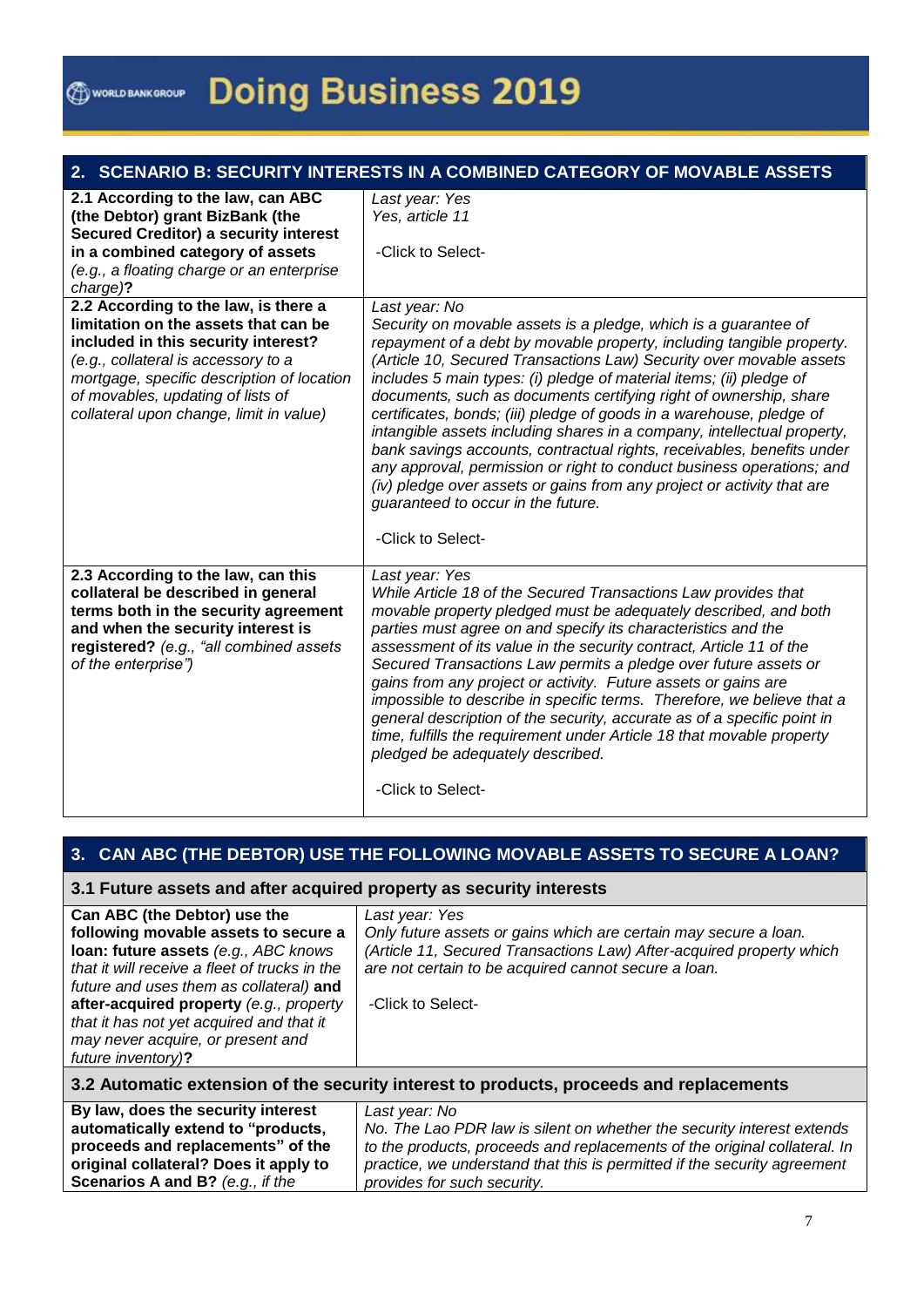| <b>@www.www.org Doing Business 2019</b>                                                                                                                                                                                                                                                                                                                |                   |
|--------------------------------------------------------------------------------------------------------------------------------------------------------------------------------------------------------------------------------------------------------------------------------------------------------------------------------------------------------|-------------------|
| original collateral is a pile of lumber, the<br>products of this asset could be the<br>wooden furniture made from it; the<br>proceeds could be the money received<br>from selling the furniture or the lumber;<br>and the replacements could be another<br>pile of lumber given in replacement after<br>the original pile of lumber was<br>destroyed.) | -Click to Select- |

| <b>DEBTS AND OBLIGATIONS</b><br>4.                                                                                                                                                                                                                                                                                                                                                                                                                                                           |                                                                                                                                                                                                                                                                                                                                                                                                                    |
|----------------------------------------------------------------------------------------------------------------------------------------------------------------------------------------------------------------------------------------------------------------------------------------------------------------------------------------------------------------------------------------------------------------------------------------------------------------------------------------------|--------------------------------------------------------------------------------------------------------------------------------------------------------------------------------------------------------------------------------------------------------------------------------------------------------------------------------------------------------------------------------------------------------------------|
| 4.1 Can present and future debts and<br>obligations be secured in Scenario A<br>and Scenario B?                                                                                                                                                                                                                                                                                                                                                                                              | Last year: No<br>Article 11 does not mention future debts and obligations.<br>In practice present debts are used as security, but this is not provided<br>for in the law. There are transfer of rights to collect the debt<br>agreements. Also transfer of future debts. This is contractual and not by<br>the law.<br>The law is silent on all present and future debts. This is contractual<br>-Click to Select- |
| 4.2 Can all types of conditional,<br>monetary and non-monetary debts<br>and obligations be secured in<br><b>Scenario A and Scenario B?</b>                                                                                                                                                                                                                                                                                                                                                   | Last year: No<br>The law is silent on all present and future debts. This is contractual<br>-Click to Select-                                                                                                                                                                                                                                                                                                       |
| 4.3 By law, can the obligations be<br>described in general terms in the<br>security agreement and when the<br>security interest is registered? If no,<br>please indicate what the description<br>requirements are. (e.g., "all obligations<br>between the parties," or "obligations of<br>a debt of up to US\$1,000,000 [as in a<br>line of credit]; the obligations will<br>fluctuate under that threshold without<br>requiring a new agreement every time a<br>new obligation is created") | Last year: No<br>The law is silent on all present and future debts. This is contractual.<br>Law firms try to be as specific as possible.<br>-Click to Select-                                                                                                                                                                                                                                                      |

| 5. COLLATERAL REGISTRY                                                                                                                          |                                                                                                                                                                                                                                      |  |
|-------------------------------------------------------------------------------------------------------------------------------------------------|--------------------------------------------------------------------------------------------------------------------------------------------------------------------------------------------------------------------------------------|--|
| 5.1 General information on the collateral registry                                                                                              |                                                                                                                                                                                                                                      |  |
| a. Please name the registry (or<br>registries) where BizBank's security<br>interest would be registered in<br><b>Scenario A and Scenario B.</b> | Last year: State Assets Management Department                                                                                                                                                                                        |  |
| b. Please provide the website<br>address and phone number for the<br>main collateral registry for movable<br>property.                          | Last year: State Assets Management Department Regitration Division<br>Ministry of Finance 23 Singha Road, Ban Phonxay, Xaysettha District,<br>Vientiane, Lao PDR P.O Box 46 Tel/Fax: (856 21) 263 252 Contact<br>person: Ms. Alounny |  |
| 5.2 Unified collateral registry                                                                                                                 |                                                                                                                                                                                                                                      |  |
| a. Is the registry in operation?                                                                                                                | Last year: Yes<br>Yes, the paper based one and an electronic registry could be in<br>operation by the end of this year                                                                                                               |  |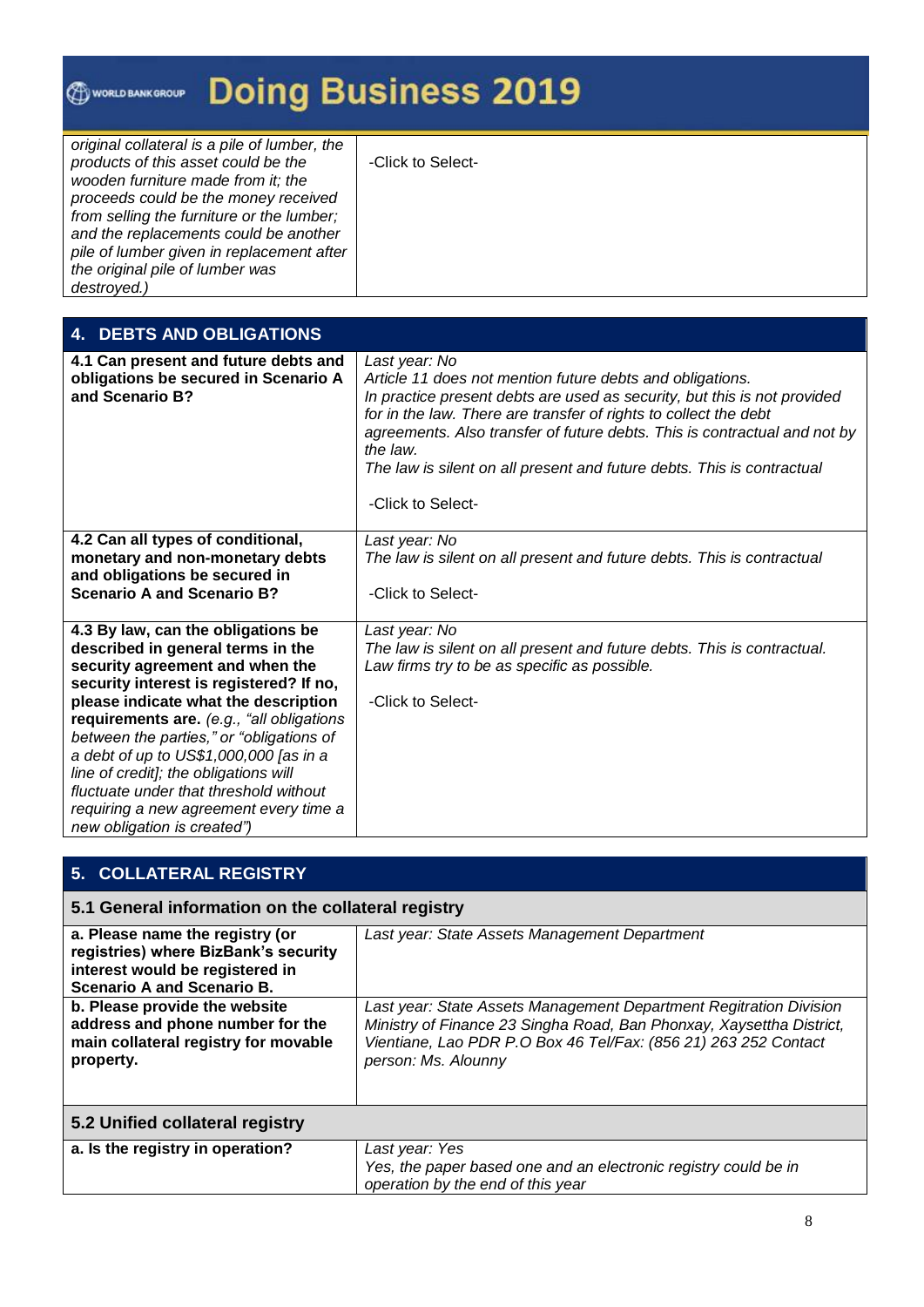|                                                                                                                                                                                              | -Click to Select-                                                                                                                                                                                                                                                                                                                                                                                                                                                                                                                                                                                                                                                                         |
|----------------------------------------------------------------------------------------------------------------------------------------------------------------------------------------------|-------------------------------------------------------------------------------------------------------------------------------------------------------------------------------------------------------------------------------------------------------------------------------------------------------------------------------------------------------------------------------------------------------------------------------------------------------------------------------------------------------------------------------------------------------------------------------------------------------------------------------------------------------------------------------------------|
| b. Must BizBank register its non-<br>possessory security interest for the<br>security interest to be enforceable<br>against third parties?                                                   | Last year: Yes<br>Yes. The security agreement on movable property must be registered<br>at the State Assets Management Department, Ministry of Finance.<br>Registration is valid for a term of 5 years. The security agreement must<br>be renewed at least 3 months before expiry of the registration term.<br>Expiry or non renewal of the registration will revoke the security.<br>Notarization at the Lao Notary Office offers additional protection as it<br>certifies the document as "true and correct" but is not mandatory.<br>-Click to Select-                                                                                                                                 |
| c. Is the collateral registry limited to<br>security interests granted by certain                                                                                                            | Last year: No                                                                                                                                                                                                                                                                                                                                                                                                                                                                                                                                                                                                                                                                             |
| types of borrowers or creditors?                                                                                                                                                             |                                                                                                                                                                                                                                                                                                                                                                                                                                                                                                                                                                                                                                                                                           |
| (e.g., incorporated entities, only<br>individuals, commercial banks)                                                                                                                         | -Click to Select-                                                                                                                                                                                                                                                                                                                                                                                                                                                                                                                                                                                                                                                                         |
| d. Is the collateral registry (the<br>database) either centralized                                                                                                                           | Last year: Yes                                                                                                                                                                                                                                                                                                                                                                                                                                                                                                                                                                                                                                                                            |
| geographically for the entire<br>economy or linked among different<br>geographic regions within the                                                                                          | -Click to Select-                                                                                                                                                                                                                                                                                                                                                                                                                                                                                                                                                                                                                                                                         |
| economy?<br>e. Can everyone access the data in                                                                                                                                               | Last year: Yes                                                                                                                                                                                                                                                                                                                                                                                                                                                                                                                                                                                                                                                                            |
| the registry without restriction from                                                                                                                                                        | A written request to verify any registered encumbrances must be made                                                                                                                                                                                                                                                                                                                                                                                                                                                                                                                                                                                                                      |
| any geographic location in the<br>economy? (i.e., without intermediary                                                                                                                       | to the State Asset Management Department.                                                                                                                                                                                                                                                                                                                                                                                                                                                                                                                                                                                                                                                 |
| such as registrars, clerks, notaries or<br>without being limited to a certain type of                                                                                                        | -Click to Select-                                                                                                                                                                                                                                                                                                                                                                                                                                                                                                                                                                                                                                                                         |
| users such as state agencies)<br>f. Does the registry have an                                                                                                                                | Last year: Yes                                                                                                                                                                                                                                                                                                                                                                                                                                                                                                                                                                                                                                                                            |
| electronic database searchable by                                                                                                                                                            | Online                                                                                                                                                                                                                                                                                                                                                                                                                                                                                                                                                                                                                                                                                    |
| debtor's name or unique identifier?                                                                                                                                                          | -Click to Select-                                                                                                                                                                                                                                                                                                                                                                                                                                                                                                                                                                                                                                                                         |
|                                                                                                                                                                                              |                                                                                                                                                                                                                                                                                                                                                                                                                                                                                                                                                                                                                                                                                           |
| 5.3 Notice-based collateral registry                                                                                                                                                         |                                                                                                                                                                                                                                                                                                                                                                                                                                                                                                                                                                                                                                                                                           |
| a. Is this a notice-based registry (i.e.,<br>no documents, such as a copy of the<br>contract, need to be submitted and the<br>registry does not verify the legality of<br>the transactions)? | Last year: Yes<br>For paper-based registration, it is not a notice-based registry and<br>documents must be presented, reviewed by the State Assets<br>Management Department and recorded in a registry book.<br>Under the online registration, according to the Information Guide from<br>the Registry Office for Security Interests in Moveable Property, the<br>registry office is an "internet notice-based system".<br>Based on the foregoing, there is inconsistency between paper-based<br>registration and the online registration in that the former would require a<br>review of the agreement before being approved for registration unlike<br>the latter.<br>-Click to Select- |
| b. Does the registry cover all types of<br>security interests in movable assets<br>(other than vehicles, ships, aircraft,<br>or intellectual property)?                                      | Last year: Yes<br>-Click to Select-                                                                                                                                                                                                                                                                                                                                                                                                                                                                                                                                                                                                                                                       |
|                                                                                                                                                                                              |                                                                                                                                                                                                                                                                                                                                                                                                                                                                                                                                                                                                                                                                                           |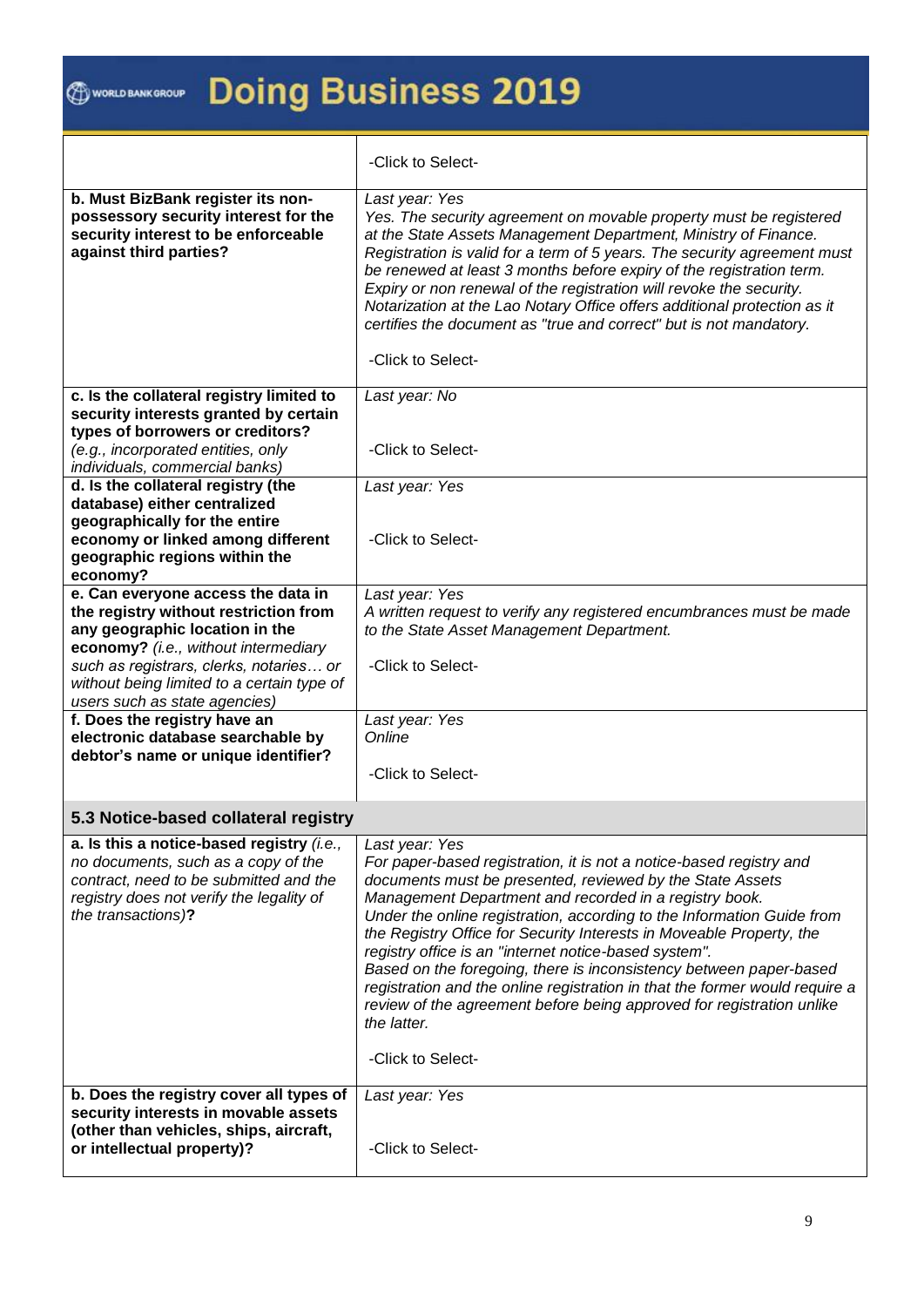#### **5.4 Modern collateral registry**

| a. Who can perform the registration?<br>(e.g., the secured creditor, its<br><i>representatives</i> )                                                                    | Last year: Secured creditor, debtor or their duly authorized<br>representatives under a notarized Power of Attorney                                                                                                                                                                                                                                                                                                 |
|-------------------------------------------------------------------------------------------------------------------------------------------------------------------------|---------------------------------------------------------------------------------------------------------------------------------------------------------------------------------------------------------------------------------------------------------------------------------------------------------------------------------------------------------------------------------------------------------------------|
| b. When is a new registration<br>reflected and retrievable in the<br>database? Please provide an<br>estimate (e.g., within 1 hour, 24 hours,<br>3 business days, etc.). | Last year: For a new paper based registration, registration will be<br>reflected/retrievable from the registry book upon completion of<br>registration with the Ministry of Finance - where the registration period<br>varies depending on the workload of the processing official.<br>For online registration, registration is reflected and retrievable<br>immediately upon completion of the online registration |
| c. Does the collateral registry have<br>an online system for registrations,<br>amendments, renewals,<br>cancellations, and searches of<br>security interests?           | Last year: Yes<br>Yes, the collateral registry has an online system for registrations,<br>amendments, etc. (see http://www.strdemo.org/terms-and-conditions)<br>But this is still coexisting with the paper based registry.<br>-Click to Select-                                                                                                                                                                    |

## **6. PRIORITY OF CLAIMS OUTSIDE OF INSOLVENCY OR BANKRUPTCY PROCEEDINGS**

**Assumption:** ABC has defaulted on its loan but has not entered any kind of formal insolvency or bankruptcy procedure.

| 6.1 Does BizBank have absolute                                                                                                                                                                                                                                                              | Last year: No                                                                                                                                                                                                                                                                                                                                                                                                                                                                                                                                                                                                                                                                                                                            |
|---------------------------------------------------------------------------------------------------------------------------------------------------------------------------------------------------------------------------------------------------------------------------------------------|------------------------------------------------------------------------------------------------------------------------------------------------------------------------------------------------------------------------------------------------------------------------------------------------------------------------------------------------------------------------------------------------------------------------------------------------------------------------------------------------------------------------------------------------------------------------------------------------------------------------------------------------------------------------------------------------------------------------------------------|
| priority over all other creditor claims                                                                                                                                                                                                                                                     |                                                                                                                                                                                                                                                                                                                                                                                                                                                                                                                                                                                                                                                                                                                                          |
| that were never registered or that                                                                                                                                                                                                                                                          |                                                                                                                                                                                                                                                                                                                                                                                                                                                                                                                                                                                                                                                                                                                                          |
| were registered afterward in both                                                                                                                                                                                                                                                           | -Click to Select-                                                                                                                                                                                                                                                                                                                                                                                                                                                                                                                                                                                                                                                                                                                        |
| <b>Scenarios A and B before any court</b>                                                                                                                                                                                                                                                   |                                                                                                                                                                                                                                                                                                                                                                                                                                                                                                                                                                                                                                                                                                                                          |
| proceedings are initiated (i.e., is the                                                                                                                                                                                                                                                     |                                                                                                                                                                                                                                                                                                                                                                                                                                                                                                                                                                                                                                                                                                                                          |
| secured creditor with a pledge paid                                                                                                                                                                                                                                                         |                                                                                                                                                                                                                                                                                                                                                                                                                                                                                                                                                                                                                                                                                                                                          |
| before any other possible creditor claim,                                                                                                                                                                                                                                                   |                                                                                                                                                                                                                                                                                                                                                                                                                                                                                                                                                                                                                                                                                                                                          |
| such as labor wages or state taxes?)?                                                                                                                                                                                                                                                       |                                                                                                                                                                                                                                                                                                                                                                                                                                                                                                                                                                                                                                                                                                                                          |
| 6.2 If not, please provide the priority<br>rankings of different types of creditor<br>claims. (Please note that since the<br>debtor is outside any insolvency or<br>bankruptcy procedure, the relevant<br>articles might be found in different laws,<br>such as the labor code or tax law.) | Last year: A security purusant to the law is described under Article 4 of<br>the Secured Transactions Law as a guarantee that secures the<br>repayment of a debt as provided for under the law, such as the<br>payment of wages, tax and duty payments, and other payments which<br>ensure the interests of the nation.<br>Article 5 describes a security pursuant to contract as an agreement to<br>guarantee the repayment of a debt between a creditor and a debtor, or<br>an agreement to repay a debt.<br>Article 7 provides that the repayment of a debt by a security shall be<br>performed according to the following order of preferential rights: (i)<br>security pursuant to the law; and (ii) security pursuant to contract. |

# **7. PRIORITY RULES WITHIN INSOLVENCY OR BANKRUPTCY PROCEEDINGS**

| <b>Assumption:</b> ABC is now in a formal insolvency or bankruptcy procedure and creditors have been |                   |
|------------------------------------------------------------------------------------------------------|-------------------|
| invited to file claims.                                                                              |                   |
| 7.1 Does BizBank's secured claim                                                                     | Last year: No     |
| have absolute priority over the                                                                      |                   |
| claims of all other creditors,                                                                       |                   |
| including the state and employees, in                                                                | -Click to Select- |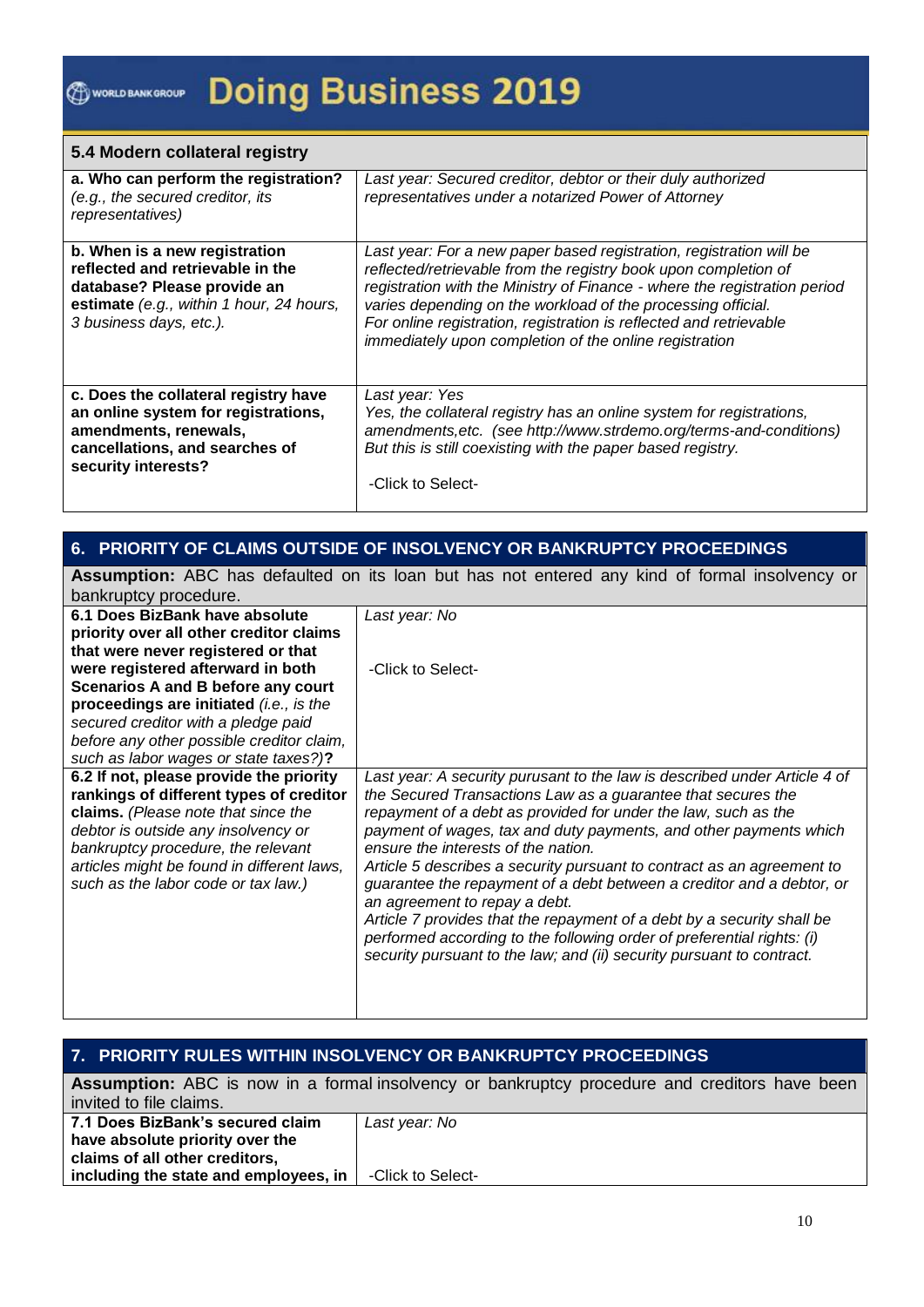# **Doing Business 2019 WORLD BANK GROUP**

| both Scenarios A and B (i.e., is the      |                                                                           |
|-------------------------------------------|---------------------------------------------------------------------------|
| secured creditor paid before any other    |                                                                           |
| possible creditors with claims)?          |                                                                           |
| 7.2 Do labor claims (e.g., wages) have    | Last year: Yes                                                            |
| priority over BizBank's secured           |                                                                           |
| claim even if they were never             |                                                                           |
| registered or were registered             | -Click to Select-                                                         |
| afterward?                                |                                                                           |
| 7.3 Do state claims (e.g., taxes) have    | Last year: Yes                                                            |
| priority over BizBank's secured           |                                                                           |
| claim even if they were never             |                                                                           |
| registered or were registered             | -Click to Select-                                                         |
| afterward?                                |                                                                           |
| 7.4 Does the law provide for an           | Last year: Yes                                                            |
| actual ranking of claims during a         | (i) Labor claims/salaries; (ii) government taxes and debts; (iii) secured |
| bankruptcy procedure? If yes, please      | debts; (iv) unsecured debts                                               |
| provide the rankings. (e.g., 1.           |                                                                           |
| bankruptcy costs; 2. labor claims; 3. tax | -Click to Select-                                                         |
| claims; 4. secured creditors; 5.          |                                                                           |
| judgment claims)                          |                                                                           |

# **8. SECURED CREDITORS' EXEMPTION FROM AUTOMATIC STAYS IN REORGANIZATION**

|  |  | 8.1 Judicial reorganization |
|--|--|-----------------------------|
|--|--|-----------------------------|

| a. Is a judicial reorganization        | Last year: Yes                                                              |
|----------------------------------------|-----------------------------------------------------------------------------|
| procedure available, either within a   | Yes, the court may advise the parties to reorganize the debtor' business    |
| general insolvency or bankruptcy       | or corporate structure.                                                     |
| procedure or as a separate process?    |                                                                             |
| (Please do not consider informal       | -Click to Select-                                                           |
| workouts. If there is no judicial      |                                                                             |
| reorganization procedure available,    |                                                                             |
| consider only a general insolvency or  |                                                                             |
| bankruptcy procedure.)                 |                                                                             |
| b. If there is more than one           | Last year: Procedure under the law. Article 27 of bankruptcy law.           |
| reorganization procedure available,    | Article 15: The court appoints a committee: representative from court,      |
| please indicate which would be the     | creditors, debtor, trade union, employees, ministry of finance. Article     |
| most commonly used in your             | 16: The entire committee under supervision of the court votes on the        |
| jurisdiction, taking into account the  | reorganization plan.                                                        |
| assumptions of our case study.         |                                                                             |
|                                        |                                                                             |
| 8.2 Automatic stay                     |                                                                             |
| Are enforcement actions by secured     | Last year: Yes                                                              |
| creditors subject to an automatic      | Yes. During the rehabilitation period, the targeted enterprise shall follow |
| stay (or an automatic suspension,      | the rehabilitation plan as finally approved by the relevant court. During   |
| moratorium, etc.) in reorganization    | such a period, the enterprise assets are prohibited from being removed,     |
| (or in bankruptcy if a reorganization  | hidden, sold or transferred (Article 16 of the Bankruptcy Law).             |
| procedure is not available)?           |                                                                             |
|                                        | -Click to Select-                                                           |
|                                        |                                                                             |
| 8.3 Relief from automatic stay         |                                                                             |
| a. Is there a time limit prescribed by | Last year: No                                                               |
| law on the automatic stay imposed      | No, however, the rehabilitation period shall not exceed 2 years from the    |
| on the secured claims in the           | date the court has decided on the rehabilitation plan.                      |
| reorganization procedure (or           |                                                                             |
| bankruptcy if reorganization is not    | -Click to Select-                                                           |
| available)? If yes, what is the time   |                                                                             |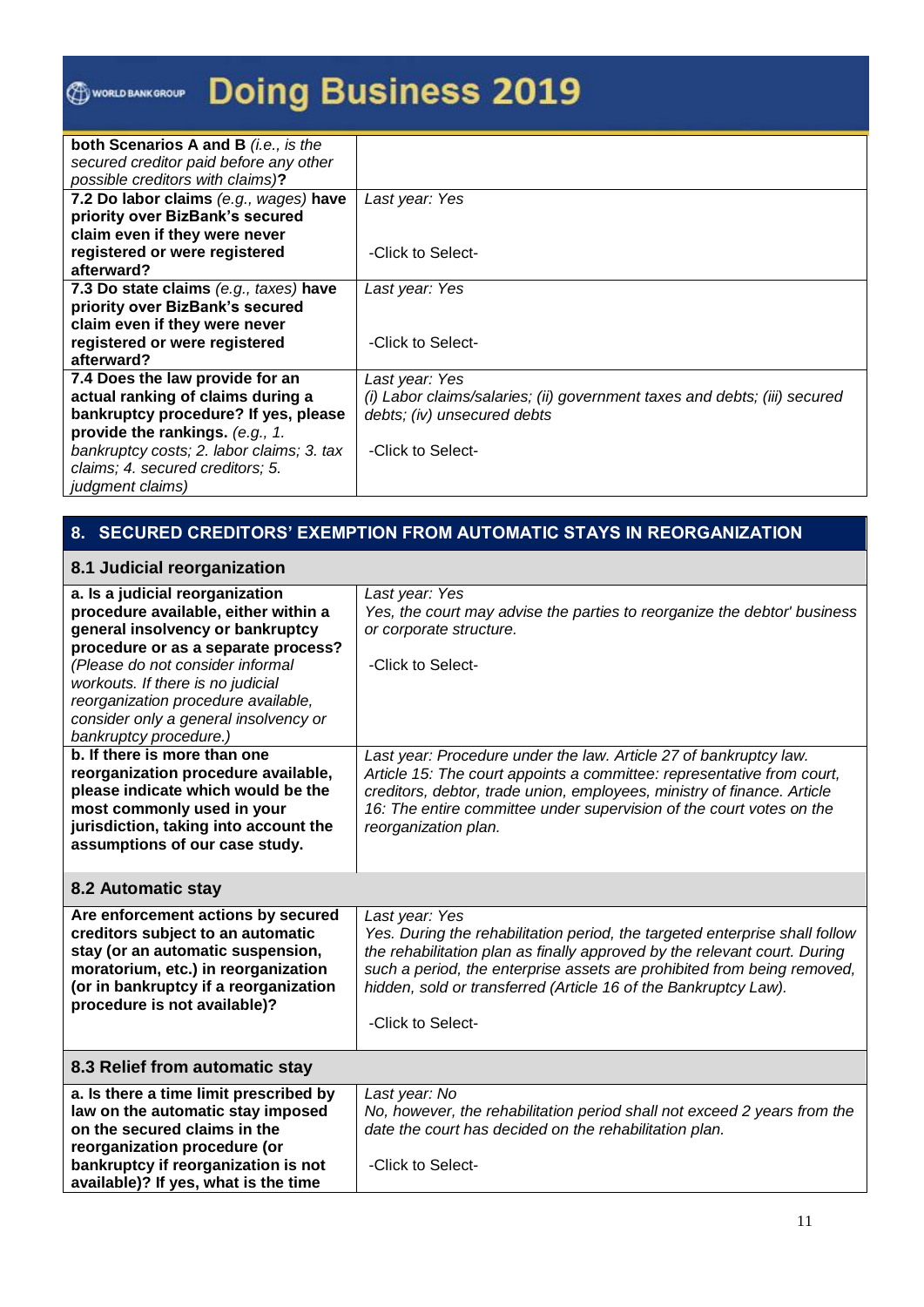# **Doing Business 2019 O WORLD BANK GROUP**

| limit?                                   |                                                                        |
|------------------------------------------|------------------------------------------------------------------------|
| b. Does the law stipulate that           | Last year: Yes                                                         |
| secured creditors may apply for a        | Yes. Art, 28 of the Law on Bankruptcy of Enterprises, No. 06/94, dated |
| relief of the stay when the collateral   | 14 October 1994, applies the stay only to "assets which are necessary  |
| is not needed for the reorganization     | for the continued business operations of the debtor enterprise".       |
| or sale of the business as a going       |                                                                        |
| concern?                                 | -Click to Select-                                                      |
|                                          |                                                                        |
| c. Does the law stipulate that           | Last year: No                                                          |
| secured creditors can apply for a        | No. Law is silent on that point.                                       |
| relief of the stay in reorganization (or |                                                                        |
| bankruptcy if reorganization is not      | -Click to Select-                                                      |
| available) when the stay poses a         |                                                                        |
| great risk to the existence of the       |                                                                        |
| collateral (e.g., perishable goods)?     |                                                                        |

| 9. ENFORCEMENT OF SECURITY INTERESTS                                                                                                                                                                                                                                                                                                                                                                                                                        |                                                                                                                                                                                                                                                                                          |  |  |  |
|-------------------------------------------------------------------------------------------------------------------------------------------------------------------------------------------------------------------------------------------------------------------------------------------------------------------------------------------------------------------------------------------------------------------------------------------------------------|------------------------------------------------------------------------------------------------------------------------------------------------------------------------------------------------------------------------------------------------------------------------------------------|--|--|--|
| 9.1 Does the law allow parties to a<br>security agreement, at the time a<br>security interest is created, to agree<br>to enforce the security interest<br>outside of court if the debtor defaults<br>in both Scenario A and Scenario B<br>(i.e., upon default, may the secured<br>party (i) take possession of the<br>collateral or (ii) sell, exchange, convert<br>into money, or otherwise enforce<br>against the collateral privately or by<br>auction)? | Last year: Yes<br>Yes. Under the 2005 Secured Transaction Law (Art. 34), the parties<br>may agree at the time of security agreement, that the secured party can<br>seize the secured asset in an event of default by the debtor. Also,<br>Bankruptcy law article 44<br>-Click to Select- |  |  |  |
| 9.2 Can a sale of the asset take place<br>through a public auction? (A public<br>auction is understood here as a method<br>of selling assets in a public forum<br>through open and competitive bidding<br>and under the authority of a court or a<br>government agency.)                                                                                                                                                                                    | Last year: Yes<br>Yes, sale of a secured asset can take place through both public or<br>private auction<br>-Click to Select-                                                                                                                                                             |  |  |  |
| 9.3 Can a sale of the asset take place<br>through a private sale? (A private sale<br>is understood here as a method of<br>selling assets in which the buyer's and<br>seller's identities are not disclosed and<br>the procedure may not be monitored by<br>a government agency.)                                                                                                                                                                            | Last year: Yes<br>Yes, sale of a secured asset can take place through both public or<br>private auction<br>-Click to Select-                                                                                                                                                             |  |  |  |
| 9.4 ls a "pactum commissorium"<br>possible in your economy (i.e., may<br>the secured creditor automatically<br>appropriate the encumbered asset upon<br>default of the debtor?)? Is the creditor<br>allowed to acquire the asset as a full<br>or partial repayment of the debt by<br>agreement?                                                                                                                                                             | Last year: Yes<br>Yes, a secured creditor may automatically appropriate the encumbered<br>asset upon default of the debtor (as per the Secured Transaction Law)<br>-Click to Select-                                                                                                     |  |  |  |

# **Section 5 Research Questions**

#### **1. When changes to the framework of secured transactions (e.g., new or amended secured**